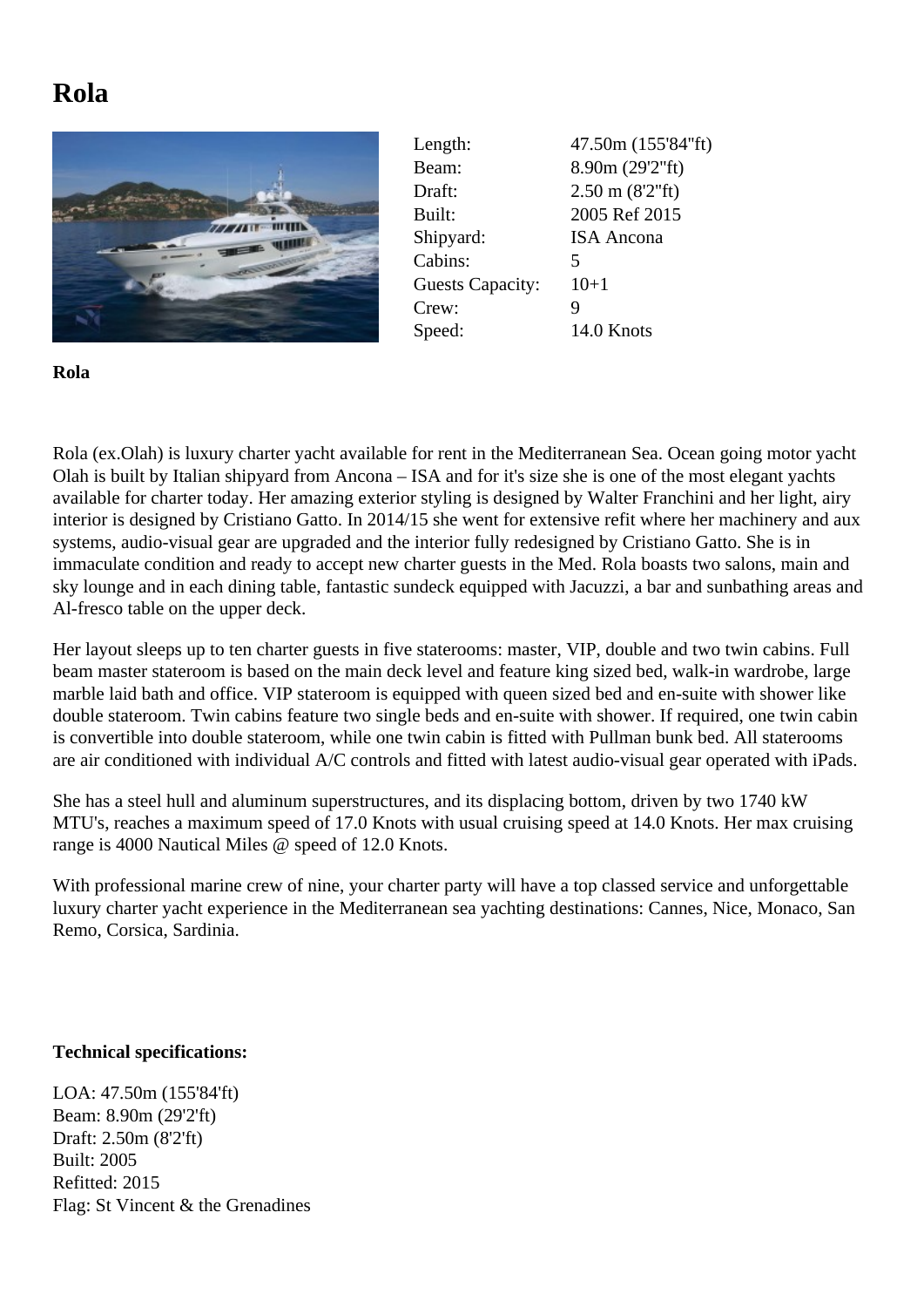Naval architect: ISA In House Exterior design: Walter Franchini Interior design: Cristiano Gatto Type: Displacement motor yacht GT: 498 T Classification: Lloyds Hull Material: Steel Superstructure: Aluminum Engines: 2 x 1740 kW MTU 12V 4000M70 Generators: 2 x 125 kW Kohler EFOZ Emergency Generator: 1 x 45 kW Kohler Fuel Consumption: 500 lt/hr Fuel capacity: 68.000 liters Fresh-water capacity: 15.000 liters Bow/Stern thrusters: Yes Stabilization: Yes @ Anchor and Underway Air Condition: Entire Yacht with Individual Cabins Controls Top Speed: 17.0 Knots Cruise Speed: 14.0 Knots Range: 4000 (@ 12.0 Knots of cruise speed) NM Guests: 10+1 Cabins: 5 (Master + 2 double + 2 twins) Crew: 9 WiFi 3G/4G Jacuzzi on deck

Tender and sea toys:

1 x 6.40m Castoldi Jet Tender with 240 BHP engine 1 x 4.50m Castoldi with 125 BHP engine 2 x Sea Doo Bombardier RXT 300 X wave runner with 3 seats 1 x Yamaha FX Cruiser with 260 BHP engine 2 x Schiller water bikes S1-C 2 x Sea Bobs F5 2 x Stand Up Paddle boards Hover board Fly board Wake board Water skis Various inflatable toys Snorkeling gear

Images